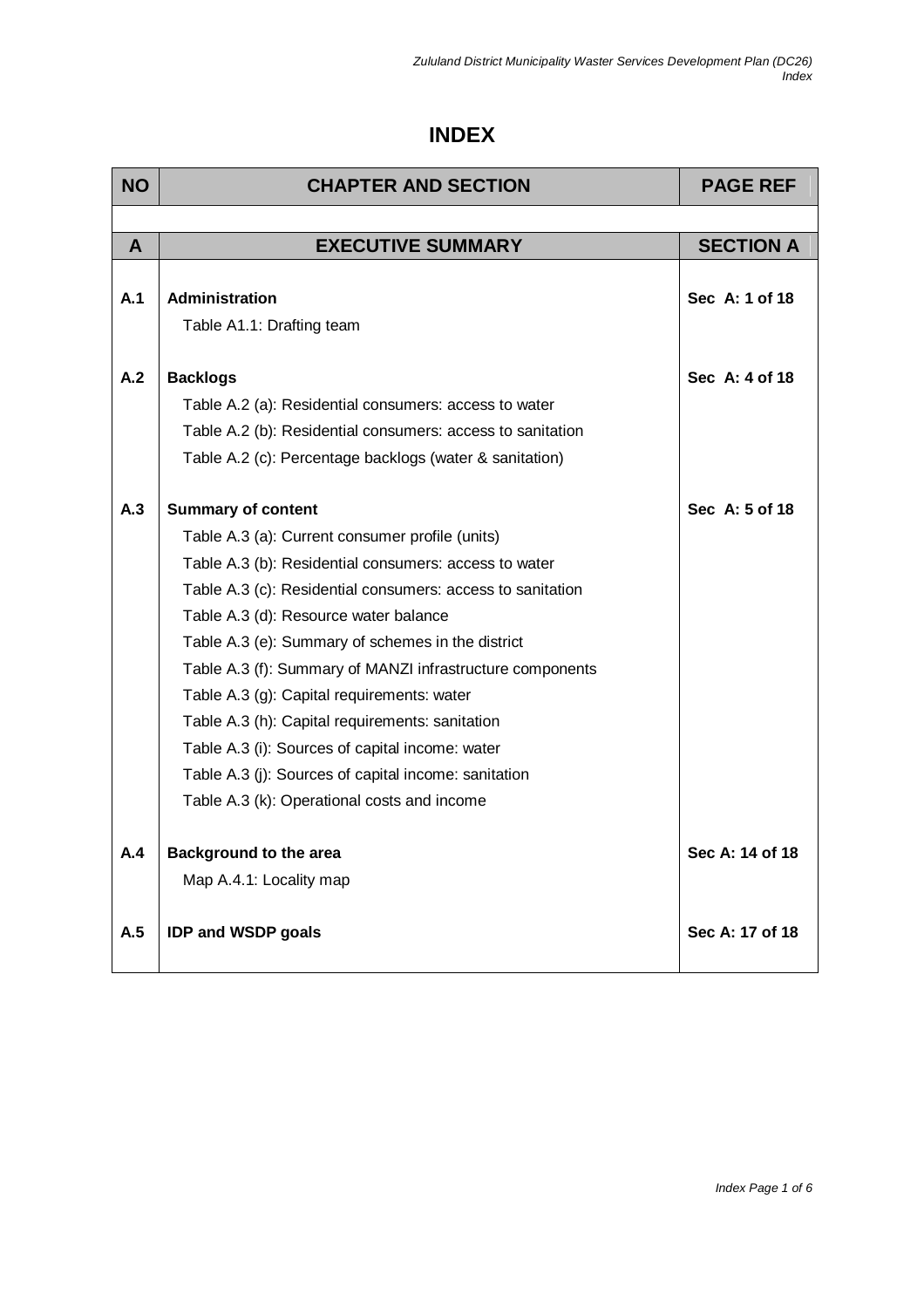| <b>PAGE REF</b>  |
|------------------|
|                  |
| <b>SECTION 1</b> |
|                  |
| Sec 1: 1 of 10   |
|                  |
|                  |
|                  |
|                  |
|                  |
|                  |
|                  |
| Sec 1: 5 of 10   |
|                  |
|                  |
| Sec 1: 7 of 10   |
|                  |
|                  |
|                  |
| Sec 1: 9 of 10   |
|                  |
|                  |
|                  |
| Sec 1: 10 of 10  |
|                  |
|                  |
|                  |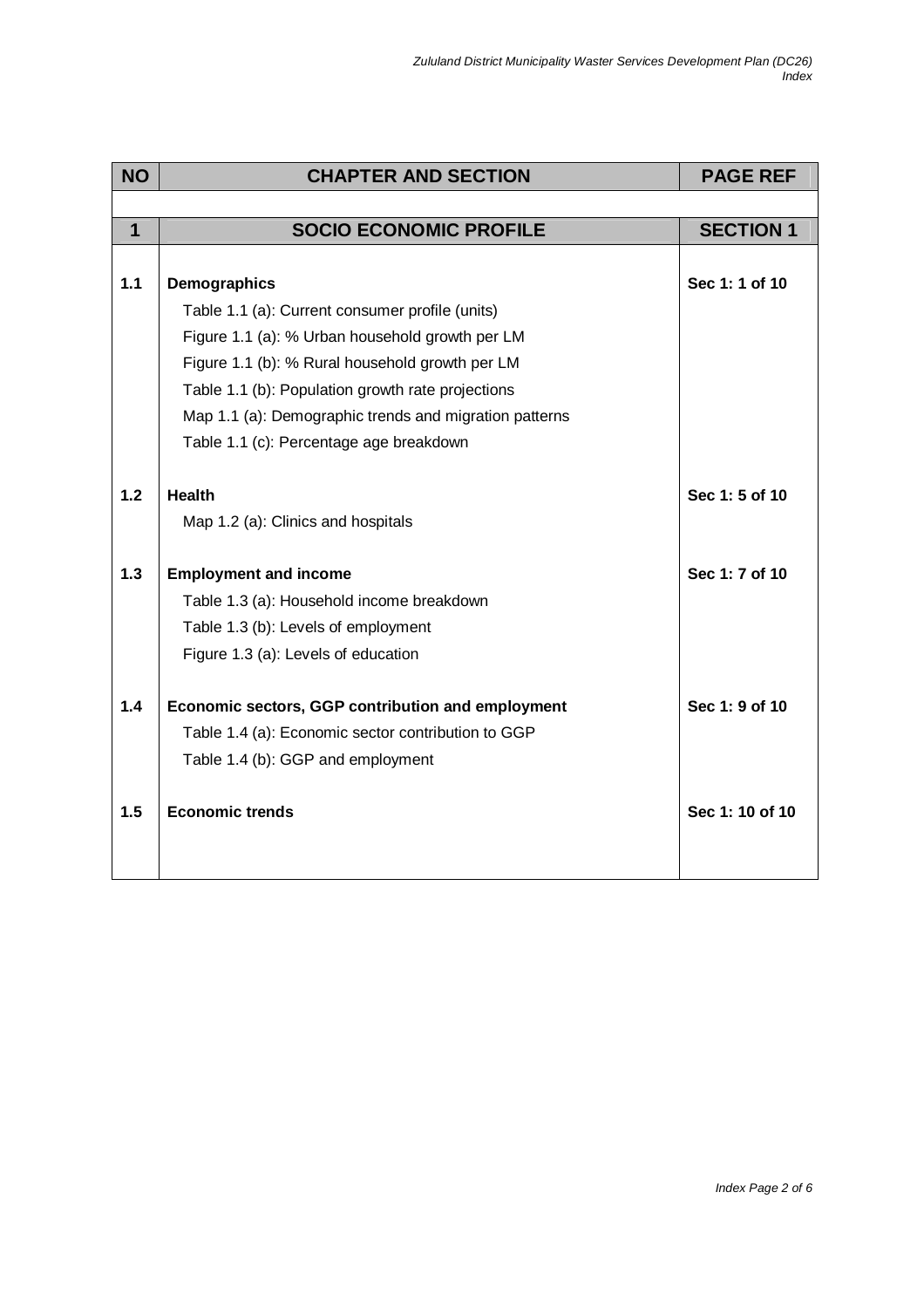| <b>NO</b>      | <b>CHAPTER AND SECTION</b>                                          | <b>PAGE REF</b>  |
|----------------|---------------------------------------------------------------------|------------------|
|                |                                                                     |                  |
| $\overline{2}$ | <b>SERVICE LEVEL PROFILE</b>                                        | <b>SECTION 2</b> |
|                |                                                                     |                  |
| 2.1            | <b>Residential consumer units</b>                                   | Sec 2: 2 of 7    |
|                | Table 2.1 (a): Residential consumers: access to water               |                  |
|                | Table 2.1 (b): Residential consumers: access to sanitation          |                  |
|                | Table 2.1 (c): Percentage backlogs (water & sanitation)             |                  |
| 2.2            | <b>Public institutions and 'dry' industries</b>                     | Sec 2: 3 of 7    |
|                | Table 2.2 (a): Public institutions and 'dry' industries: water      |                  |
|                | Table 2.2 (b): Public institutions and 'dry' industries: sanitation |                  |
|                | Map 2.2 (a): Location of institutional facilities                   |                  |
|                | Map 2.2 (b): Location of schools                                    |                  |
|                |                                                                     |                  |
| 2.3            | <b>Wet industries</b>                                               | Sec 2: 4 of 7    |
| 2.4            | Raw' water consumers                                                | Sec 2: 4 of 7    |
| 2.5            | Industrial consumer units: sanitation                               | Sec 2: 4 of 7    |
| 2.6            | Industries and their permitted effluent releases                    | Sec 2: 5 of 7    |
| $\mathbf{3}$   | <b>WATER RESOURCE PROFILE</b>                                       | <b>SECTION 3</b> |
|                |                                                                     |                  |
| 3.1            | <b>Water sources</b>                                                | Sec 3: 1 of 9    |
|                | Table 3.1 (a): Resource water balance                               |                  |
| 3.2            | <b>Water quality</b>                                                | Sec 3:5 of 9     |
|                | Table 3.2 (a): Water quality monitoring                             |                  |
|                | Table 3.2 (b): Example of monthly water quality reports             |                  |
| 3.3            |                                                                     | Sec 3: 7 of 9    |
|                | Abstraction licenses and effluent permits                           |                  |
|                | Table 3.3 (a): List of water permits                                |                  |
|                | Table 3.3 (b): List of sewage effluent permits                      |                  |
|                |                                                                     |                  |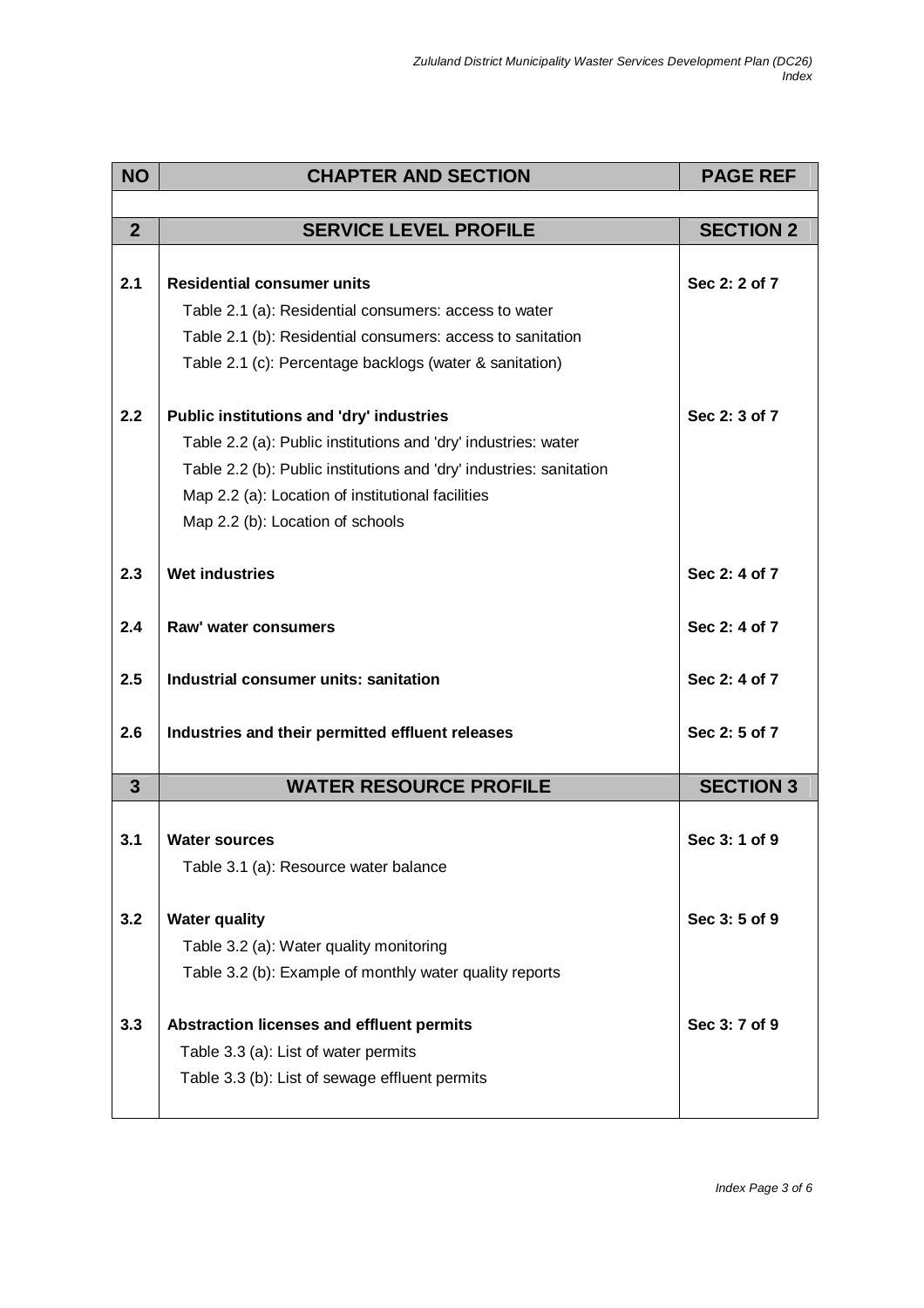| <b>NO</b>               | <b>CHAPTER AND SECTION</b>                                                                                                 | <b>PAGE REF</b>                    |
|-------------------------|----------------------------------------------------------------------------------------------------------------------------|------------------------------------|
|                         |                                                                                                                            |                                    |
| $\overline{\mathbf{4}}$ | <b>WATER CONSERVATION/DEMAND MANAGEMENT</b>                                                                                | <b>SECTION 4</b>                   |
| 4.1                     | Water resource management interventions                                                                                    | Sec 4: 1 of 6                      |
|                         | Figure 4.1: IWA Method of categorizing water use                                                                           |                                    |
|                         | Table 4.1 (a): List of schemes with total monthly production & UAW                                                         |                                    |
|                         |                                                                                                                            |                                    |
| 4.2                     | Water demand management interventions                                                                                      | Sec 4: 6 of 6                      |
|                         |                                                                                                                            |                                    |
| $5\phantom{1}$<br>5.1   | <b>WATER SERVICES INFRASTRUCTURE PROFILE</b>                                                                               | <b>SECTION 5</b><br>Sec 5: 1 of 21 |
|                         | <b>Existing water services infrastructure</b>                                                                              |                                    |
|                         | Table 5.1 (a): Summary of schemes in the district                                                                          |                                    |
|                         | Table 5.1 (b): Summary of MANZI infrastructure components<br>Figure 5.1 (a): Existing water infrastructure in the district |                                    |
|                         | Figure 5.1 (b): Existing bulk infrastructure: Ulundi-Mabedlane                                                             |                                    |
|                         | Figure 5.1 (c): Existing reticulation networks: Ulundi-Mabedlane                                                           |                                    |
|                         | Figure 5.1 (d): Ulundi-Mabedlane - scheme level                                                                            |                                    |
|                         | Figure 5.1 (e): Ulundi water treatment works - "installation" level                                                        |                                    |
|                         | Figure 5.1 (f): Ulundi water treatment works - "node" level                                                                |                                    |
|                         | Figure 5.1 (g): Ulundi water treatment works - "component" level                                                           |                                    |
|                         | Figure 5.1 (h): Schematic layout of Frischgewaagd water scheme                                                             |                                    |
|                         |                                                                                                                            |                                    |
| 5.2                     | Asset management assessment                                                                                                | Sec 5: 10 of 21                    |
|                         |                                                                                                                            |                                    |
| 5.3                     | <b>Schemes to be transferred</b>                                                                                           | Sec 5: 11 of 21                    |
|                         |                                                                                                                            |                                    |
| 5.4                     | <b>Schemes to be rehabilitated</b>                                                                                         | Sec 5: 11 of 21                    |
|                         | Table 5.4 (a): The list of Waste Water Treatment works                                                                     |                                    |
|                         | Table 5.4 (b): The list of Water Treatment works                                                                           |                                    |
|                         | Table 5.4 (c): Assessment of Water Treatment works                                                                         |                                    |
|                         | Table 5.4 (d): Assessment of Waste Water Treatment works                                                                   |                                    |
|                         | Figure 5.4 (a): Locality map of the water works                                                                            |                                    |
|                         | Figure 5.4 (b): Locality map of the sewage works                                                                           |                                    |
|                         |                                                                                                                            |                                    |
| 5.5                     | New infrastructure to be built                                                                                             | Sec 5: 18 of 21                    |
|                         | Figure 5.5 (a): Ten back-to-back regional water schemes                                                                    |                                    |
|                         | Figure 5.5 (b): Planned future bulk infrastructure                                                                         |                                    |
|                         | Table 5.5 (a): Cost of new infrastructure to be built                                                                      |                                    |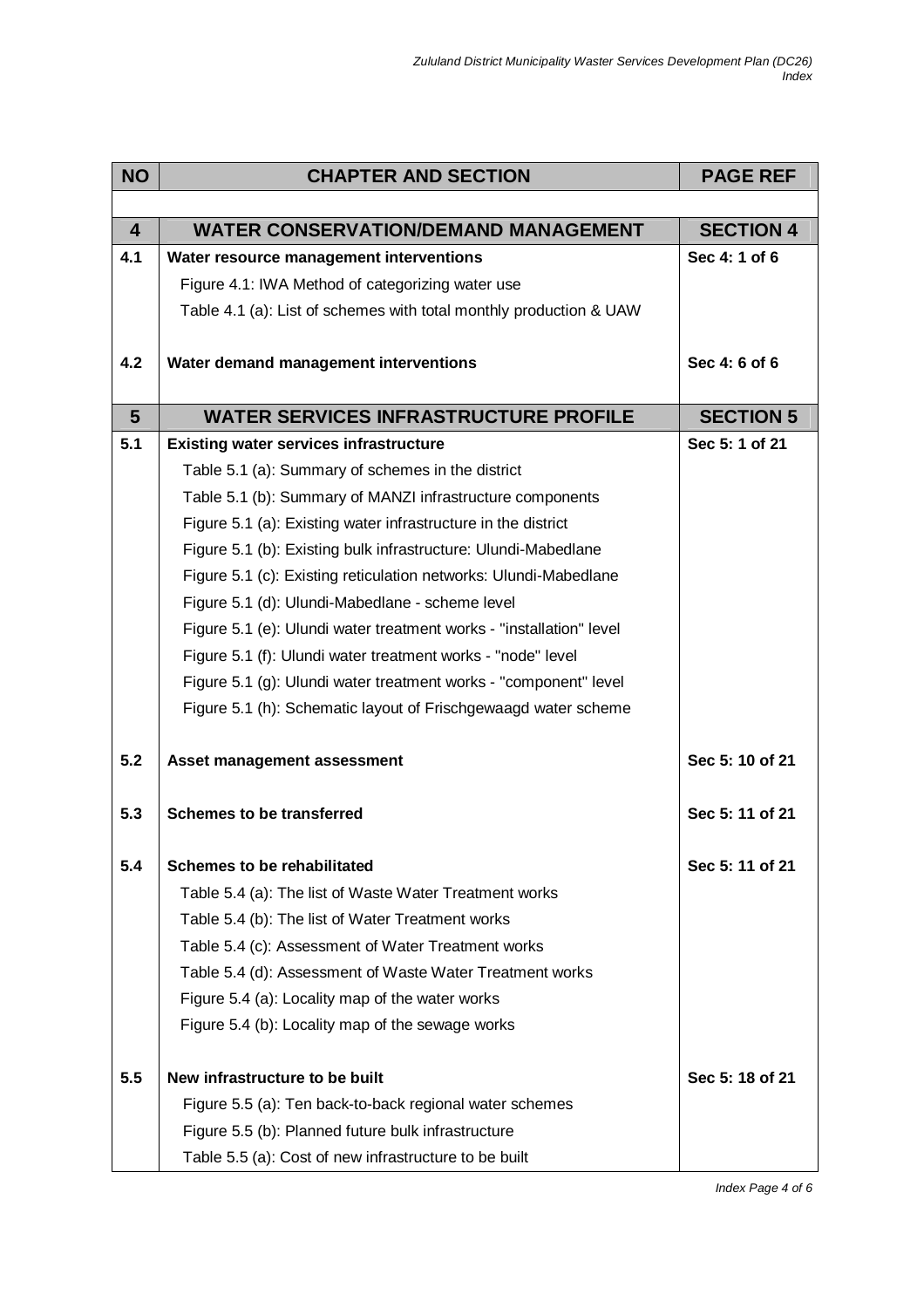| <b>NO</b>      | <b>CHAPTER AND SECTION</b>                                          | <b>PAGE REF</b>  |
|----------------|---------------------------------------------------------------------|------------------|
|                |                                                                     |                  |
| 6              | <b>WATER BALANCE</b>                                                | <b>SECTION 6</b> |
|                | Table 6.1 (a): First order water balance for district               | Sec 6: 1 of 1    |
| $\overline{7}$ | <b>WATER SERVICES INSTITUTIONAL ARRANGEMENTS</b>                    | <b>SECTION 7</b> |
|                |                                                                     |                  |
| 7.1            | Water services authority assessment                                 | Sec 7: 1 of 5    |
|                | Table 7.1 (a): WSA functions and outputs within the ZDM             |                  |
| 7.2            | <b>By-laws affecting water services</b>                             | Sec 7: 2 of 5    |
|                |                                                                     |                  |
| 7.3            | Water services providers' institutional arrangements                | Sec 7: 2 of 5    |
|                | Table 7.3 (a): Summary of costs                                     |                  |
|                |                                                                     |                  |
| 8              | <b>CUSTOMER SERVICES PROFILE</b>                                    | <b>SECTION 8</b> |
|                |                                                                     |                  |
| 8.1            | <b>Quality of service</b>                                           | Sec 8: 1 of 6    |
|                | Table 8.1 (a): Water quality report produced through MANZI          |                  |
|                | Table 8.1 (b): Monthly water quality report                         |                  |
| 8.2            | <b>Consumer complaints</b>                                          | Sec 8: 2 of 6    |
|                | Table 8.2 (a): 2009/10 PM KPI's for the provision of water services |                  |
|                |                                                                     |                  |
| 8.3            | Health and hygiene awareness education                              | Sec 8: 2 of 6    |
|                |                                                                     |                  |
| 9              | <b>FINANCIAL PROFILE</b>                                            | <b>SECTION 9</b> |
|                |                                                                     |                  |
| 9.1            | <b>Capital funds</b>                                                | Sec 9: 1 of 7    |
|                |                                                                     |                  |
|                | Table 9.1 (a): Capital requirements: water                          |                  |
|                | Table 9.1 (b): Capital requirements: sanitation                     |                  |
|                | Table 9.1 (c): Sources of capital income: water                     |                  |
|                | Table 9.1 (d): Sources of capital income: sanitation                |                  |
| 9.2            | Operating costs and income (water and sanitation)                   | Sec 9: 4 of 7    |
|                | Table 9.2 (a): Operational costs and income                         |                  |
| 9.3            | <b>Tariffs and charges</b>                                          | Sec 9: 4 of 7    |